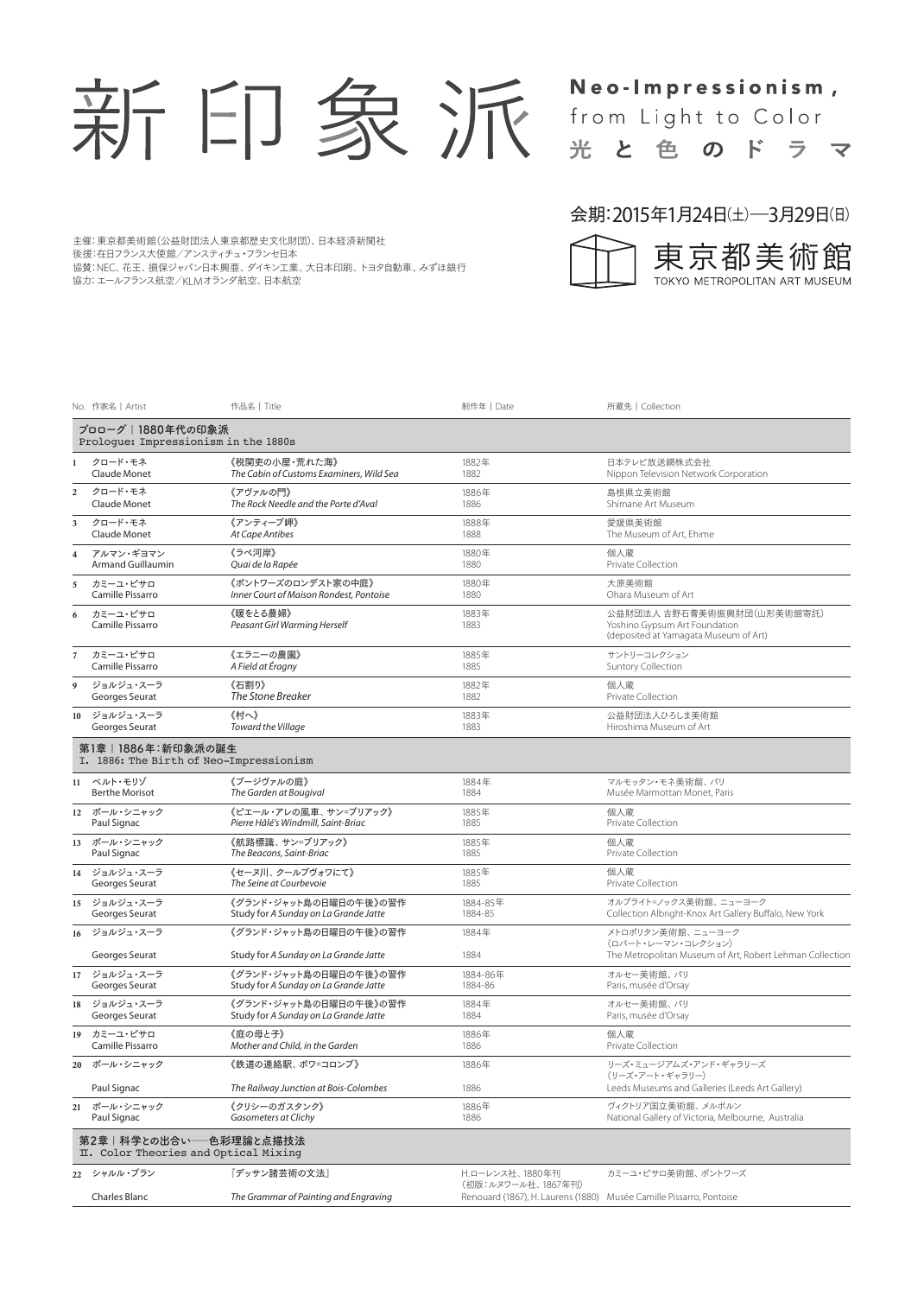| 23 | ミシェル=ウジェーヌ・シュヴルール 『色彩の同時対照の法則』 |                                                                                               | 全2巻、パリ、ピトワ=ルヴロー社、<br>1839年刊                                                      | 文化学園大学図書館                                              |
|----|--------------------------------|-----------------------------------------------------------------------------------------------|----------------------------------------------------------------------------------|--------------------------------------------------------|
|    | Michel-Eugène Chevreul         | The Principles of Harmony and Contrast of Colours,<br>and Their Applications to the Arts      | 2 vols., Paris, Pitois-Levrault et cie., Bunka Gakuen University Library<br>1839 |                                                        |
|    | 24 オグデン・ニコラス・ルード               | 『近代色彩論:芸術および工業への応用』                                                                           | ニューヨーク、D.アップルトン社、<br>1879年刊                                                      | 文化学園大学図書館                                              |
|    | Ogden Nicholas Rood            | Modern Chromatics: with Applications to Art<br>and Industry                                   | New York, D. Appleton, 1879                                                      | Bunka Gakuen University Library                        |
| 25 |                                | ジョルジュ・スーラのパレット<br>Georges Seurat's Palette                                                    |                                                                                  | オルセー美術館、パリ<br>Paris, musée d'Orsay                     |
| 26 |                                | ポール・シニャックのパレット<br>Paul Signac's Palette                                                       |                                                                                  | 個人蔵<br>Private Collection                              |
| 27 | ポール・シニャック                      | 『ウジェーヌ・ドラクロワから新印象主義まで』                                                                        | ラ・ルヴュ・ブランシュ社、1899年刊                                                              | 個人蔵(シャルル・アングラン旧蔵)                                      |
|    | Paul Signac                    | From Eugène Delacroix to Neo-Impressionism                                                    | La Revue Blanche, 1899                                                           | Private Collection (Former Collection Charles Angrand) |
| 28 | フェリックス・フェネオン                   | 「1886年の印象主義者たち」                                                                               | ラ・ヴォーグ社、1886年10月刊                                                                | 個人蔵(シャルル・アングラン旧蔵)                                      |
|    | Félix Fénéon                   | The Impressionists in 1886                                                                    | La Voque, 1886                                                                   | Private Collection (Former Collection Charles Angrand) |
| 29 | ポール・シニャック                      | 《シャルル・アンリ氏の色彩環の応用》(「自由劇場」の<br>プログラムの裏)                                                        | 1888年                                                                            | 個人蔵                                                    |
|    | Paul Signac                    | An application of Charles Henry's Chromatic Circle<br>(back of a Théâtre Libre program)       | 1888                                                                             | Private Collection                                     |
| 30 | ルイ・アイエ<br>Louis Hayet          | 《視覚混合のための色彩図解》(見開き図6点)<br>Six Double Pages from the Chromatic Atlas for<br>the Optical Mix    | 1888年<br>1888                                                                    | 個人蔵<br>Private Collection                              |
| 31 | ルイ・アイエ                         | 《色彩球の8つの断面図》                                                                                  | 1888-89年                                                                         | 個人蔵                                                    |
|    | Louis Hayet                    | Eight Sections of the Colors Sphere                                                           | 1888-89                                                                          | Private Collection                                     |
| 32 | ルイ・アイエ<br>Louis Hayet          | 《灰色の空の習作》<br>Study of Gray Sky                                                                |                                                                                  | カミーユ・ピサロ美術館、ポントワーズ<br>Musée Camille Pissarro, Pontoise |
| 33 | ルイ・アイエ<br>Louis Hayet          | 《雲のある灰色の空の習作》<br>Study of Gray Sky with Clouds                                                |                                                                                  | カミーユ・ピサロ美術館、ポントワーズ<br>Musée Camille Pissarro, Pontoise |
| 34 | ルイ・アイエ<br>Louis Hayet          | 《灰色の空の習作(左に3本の色帯を対置)》<br>Study of Gray Sky (with three bands of counterpoints<br>on the left) |                                                                                  | カミーユ・ピサロ美術館、ポントワーズ<br>Musée Camille Pissarro, Pontoise |
|    | 第3章 1887-1891年:新印象派の広がり        | III. 1887-1891: The Dissemination of Neo-Impressionism                                        |                                                                                  |                                                        |
|    | 35 ルイ・アイエ                      | 《オワーズ川の岸辺、ポントワーズにて》                                                                           | 1888年                                                                            | ヴァル・ドワーズ県議会、セルジー=ポントワーズ                                |
|    | Louis Hayet                    | The Riverside of the Oise in Pontoise                                                         | 1888                                                                             | Conseil Général de Val d'Oise; Cergy-Pontoise, France  |
| 36 | レオ・ゴーソン                        | 《ラニー=シュル=マルヌの川と橋》                                                                             | 1886年                                                                            | 個人蔵                                                    |
|    | Léo Gausson                    | River and Bridge of Lagny-sur-Marne                                                           | 1886                                                                             | Private Collection                                     |
| 37 | リュシアン・ピサロ                      | 《4月、 バザンクール》                                                                                  | 1890年                                                                            | 個人蔵                                                    |
|    | Lucien Pissarro                | April. Bazincourt                                                                             | 1890                                                                             | Private Collection                                     |
| 38 | ルイ・アイエ                         | 《客寄せの芝居》                                                                                      | 1888年                                                                            | プティ・パレ美術館、ジュネーヴ                                        |
|    | Louis Hayet                    | A Spectacle                                                                                   | 1888                                                                             | Association des amis du Petit-Palais, Genève           |
| 39 | ルイ・アイエ                         | 《カフェにて》                                                                                       | 1888年                                                                            | 個人蔵                                                    |
|    | Louis Hayet                    | In the Café                                                                                   | 1888                                                                             | Private Collection                                     |
| 40 | ルイ・アイエ                         | 《穀物市場》                                                                                        | 1887年                                                                            | 個人蔵                                                    |
|    | Louis Hayet                    | <b>Grain Market</b>                                                                           | 1887                                                                             | Private Collection                                     |
|    | 41 ルイ・アイエ                      | 《鳥肉屋の陳列台》                                                                                     | 1887年                                                                            | 個人蔵                                                    |
|    | Louis Hayet                    | A Poultry Seller's Stand                                                                      | 1887                                                                             | Private Collection                                     |
|    | 42 ルイ・アイエ                      | 《夜の仮設遊園地》                                                                                     | 1888/89年                                                                         | カミーユ・ピサロ美術館、ポントワーズ                                     |
|    | Louis Hayet                    | Fairground at Night                                                                           | 1888/89                                                                          | Musée Camille Pissarro, Pontoise                       |
| 43 | アルベール・デュボワ=ピエ                  | 《サン=シュルピス聖堂の塔》                                                                                | 1887年頃                                                                           | 個人蔵                                                    |
|    | <b>Albert Dubois-Pillet</b>    | The Towers of Saint Sulpice                                                                   | c. 1887                                                                          | Private Collection                                     |
|    | 44 アルベール・デュボワ=ピエ               | 《セーヌ川の岸辺、ヌイイ》                                                                                 | 1886年頃                                                                           | 個人蔵                                                    |
|    | <b>Albert Dubois-Pillet</b>    | The Banks of the Seine, Neuilly                                                               | c. 1886                                                                          | Private Collection                                     |
|    | 45 アルベール・デュボワ=ピエ               | 《雪のサン=ミシェル・デギーユ聖堂》                                                                            | 1890年                                                                            | クロザティエ美術館、ル・ピュイ=アン=ヴレ                                  |
|    | <b>Albert Dubois-Pillet</b>    | The Chapel of St. Michel d'Aiguilhe in the Snow                                               | 1890                                                                             | Le Puy-en-Velay, Musée Crozatier                       |
| 46 | アンリ・ドラヴァレー                     | 《冬の井戸》                                                                                        | 1887年                                                                            | 個人蔵                                                    |
|    | Henri Delavallée               | The Well, Winter                                                                              | 1887                                                                             | Private Collection                                     |
| 47 | マクシミリアン・リュス                    | 《モンマルトルからのパリの眺め》                                                                              | 1887年                                                                            | プティ・パレ美術館、ジュネーヴ                                        |
|    | <b>Maximilien Luce</b>         | <b>View of Paris from Montmartre</b>                                                          | 1887                                                                             | Association des amis du Petit-Palais, Genève           |
| 48 | ポール・シニャック                      | 《セーヌ川の眺め、エルブレーにて》                                                                             | 1889年                                                                            | ボストン美術館                                                |
|    | Paul Signac                    | View of the Seine at Herblay                                                                  | 1889                                                                             | Museum of Fine Arts, Boston                            |
| 49 | カミーユ・ピサロ                       | 《エラニーの農家》                                                                                     | 1887年                                                                            | ニュー・サウス・ウェールズ州立美術館、シドニー                                |
|    | Camille Pissarro               | Peasants' Houses, Éragny                                                                      | 1887                                                                             | Art Gallery of New South Wales                         |
|    | 51 ジョルジュ・レメン                   | 《ラ・ユルプのフルマリエ家》                                                                                | 1888年                                                                            | プティ・パレ美術館、ジュネーヴ                                        |
|    | Georges Lemmen                 | The Fourmarier Home in La Hulpe                                                               | 1888                                                                             | Association des amis du Petit-Palais, Genève           |
| 52 | アルフレッド・ウィリアム・フィンチ              | 《霧雨のウェリントン競馬場(オステンド)》                                                                         | 1888年                                                                            | アテネウム美術館、ヘルシンキ(アールストレム・コレクション)                         |
|    | Alfred William Finch           | The Wellington Racecourse in Drizzle (Ostend)                                                 | 1888                                                                             | Ahlström Collections, Ateneum Art Museum               |
| 53 | アルフレッド・ウィリアム・フィンチ              | 《ラ・ルヴィエールの果樹園》                                                                                | 1890年                                                                            | アテネウム美術館、ヘルシンキ(アンテル・コレクション)                            |
|    | Alfred William Finch           | Orchard at La Louvière                                                                        | 1890                                                                             | Antell Collections, Ateneum Art Museum                 |
| 54 | マクシミリアン・リュス                    | 《ルーヴルとカルーゼル橋、夜の効果》                                                                            | 1890年                                                                            | 個人蔵                                                    |
|    | <b>Maximilien Luce</b>         | The Louvre and the Pont du Carrousel, Night Effect                                            | 1890                                                                             | Private Collection                                     |
| 55 | ジョルジュ・モレン                      | 《日没》                                                                                          | 1891年                                                                            | 個人蔵                                                    |
|    | Georges Morren                 | The Close of Day                                                                              | 1891                                                                             | Private Collection                                     |
| 56 | ポール・シニャック                      | 《ポルトリュー、グーヴェルロー》                                                                              | 1888年                                                                            | 公益財団法人ひろしま美術館                                          |
|    | Paul Signac                    | Portrieux, Gouverlo                                                                           | 1888                                                                             | Hiroshima Museum of Art                                |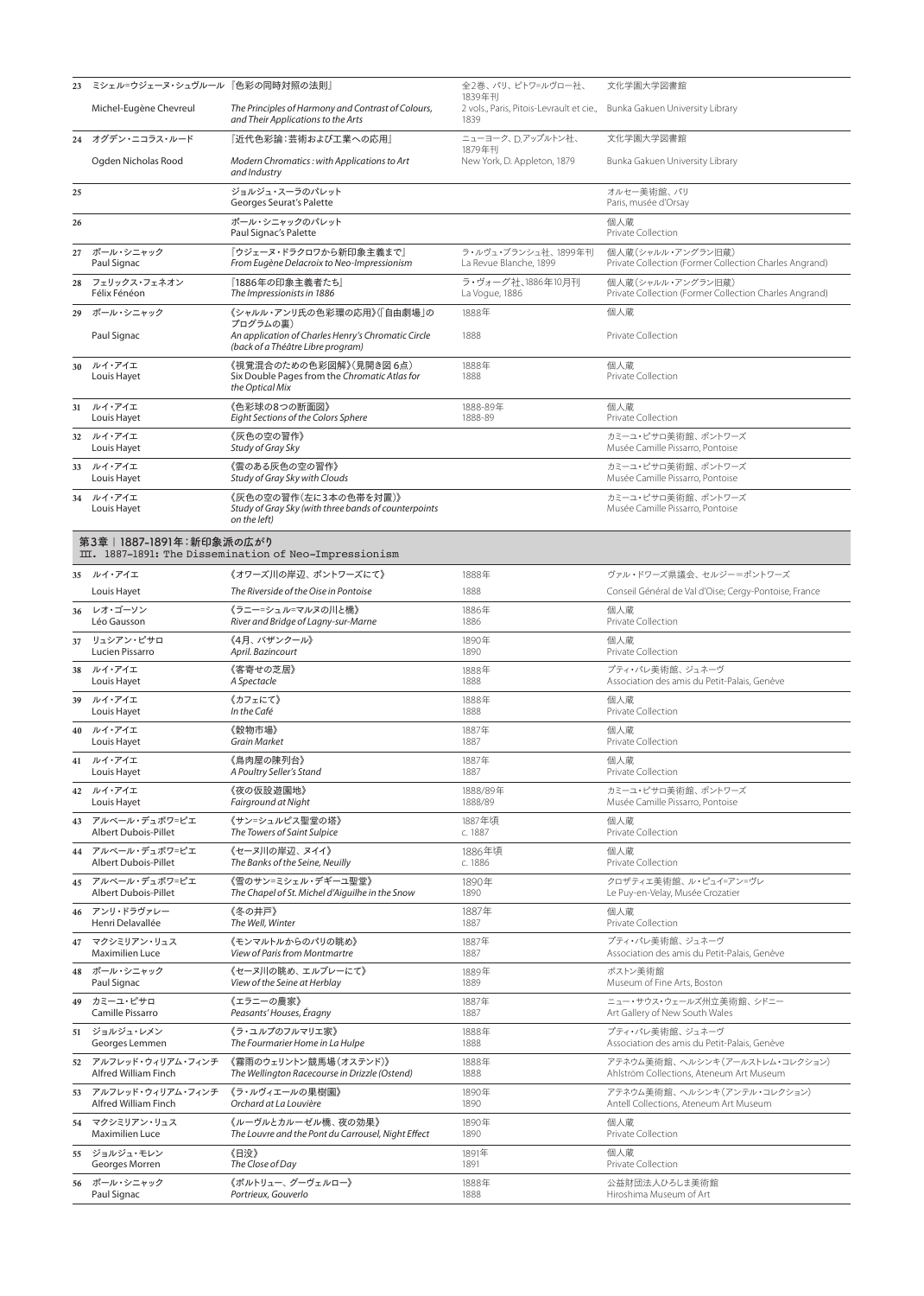|    | 57 ジョルジュ・スーラ                                                | 《ポール=アン=ベッサンの外港、満潮》                                                                    | 1888年             | オルセー美術館、パリ                                                                                                      |
|----|-------------------------------------------------------------|----------------------------------------------------------------------------------------|-------------------|-----------------------------------------------------------------------------------------------------------------|
|    | Georges Seurat                                              | The Port-en-Bessin Outer Harbor at High Tide                                           | 1888              | Paris, musée d'Orsay                                                                                            |
|    | 58 ポール・シニャック                                                | 《サン=ブリアックの海、ラ・ガルド・ゲラン岬、作品211》                                                          | 1890年             | アルプ美術館 バーンホフ・ローランズエック、レマーゲン<br>(ユニセフ遺贈ラウ・コレクション)                                                                |
|    | Paul Signac                                                 | The Sea at Saint-Briac. La Garde Guérin. Opus 211                                      | 1890              | Remagen, Arp Museum Bahnhof Rolandseck /<br>Collection Rau for UNICEF                                           |
| 59 | ヤン・トーロップ                                                    | 《マロニエのある風景》                                                                            | 1889年             | ドルドレヒト美術館                                                                                                       |
|    | Jan Toorop                                                  | Landscape with the Chestnut Tree                                                       | 1889              | Dordrecht, Dordrechts Museum                                                                                    |
| 60 | アルベール・デュボワ=ピエ                                               | 《白いドレスの女性》                                                                             | 1886年頃            | サン=テティエンヌ近代美術館                                                                                                  |
|    | Albert Dubois-Pillet                                        | Woman in a White Dress                                                                 | c. 1886           | Musée d'Art Moderne de Saint-Étienne Métropole                                                                  |
| 61 | マクシミリアン・リュス                                                 | 《若い女性と花束》                                                                              | 1890年             | プティ・パレ美術館、ジュネーヴ                                                                                                 |
|    | Maximilien Luce                                             | Young Woman with a Bouquet                                                             | 1890              | Association des amis du Petit-Palais, Genève                                                                    |
|    | 62 ポール・シニャック                                                | 《髪を結う女、作品227》                                                                          | 1892年             | 個人蔵                                                                                                             |
|    | Paul Signac                                                 | Woman Doing Her Hair. Opus 227                                                         | 1892              | Private Collection                                                                                              |
| 63 | テオ・ファン・レイセルベルへ                                              | 《マリア・セート、後のアンリ・ヴァン・ド・ヴェルド夫人》                                                           | 1891年             | アントワープ王立美術館                                                                                                     |
|    | Théo Van Rysselberghe                                       | Maria Sèthe, afterwards Mrs. Henry van de Velde                                        | 1891              | Royal Museum of Fine Arts Antwerp                                                                               |
|    | 第4章 1892-1894年:地中海との出合い──新たな展開                              | IV. 1892-1894: After Seurat, Defeats and Conquests                                     |                   |                                                                                                                 |
|    | 64 アントワーヌ・ド・ラ・ロシュフーコー《第一の試作》<br>Antoine de La Rochefoucauld | <b>First Try</b>                                                                       | 1890年頃<br>c. 1890 | 個人蔵<br>Private Collection                                                                                       |
| 65 | カミーユ・ピサロ<br>Camille Pissarro                                | 《ロンドンのキューガーデン、大温室前の散歩道》<br>Kew Gardens, London, the Path to the Large Glass House 1892 | 1892年             | 公益財団法人 吉野石膏美術振興財団(山形美術館寄託)<br>Yoshino Gypsum Art Foundation<br>(deposited at Yamagata Museum of Art)            |
| 66 | アンリ=エドモン・クロス                                                | 《農園、朝》                                                                                 | 1893年             | ナンシー美術館                                                                                                         |
|    | Henri-Edmond Cross                                          | The Farm: Morning                                                                      | 1893              | Nancy, musée des beaux-arts                                                                                     |
| 67 | アンリ=エドモン・クロス                                                | 《農園、夕暮れ》                                                                               | 1893年             | 個人蔵                                                                                                             |
|    | Henri-Edmond Cross                                          | The Farm: Evening                                                                      | 1893              | Private Collection                                                                                              |
| 68 | ポール・シニャック                                                   | 《サン=トロペの松林》                                                                            | 1892年             | 宮崎県立美術館                                                                                                         |
|    | Paul Signac                                                 | Pine Trees by the Sea at St. Tropez                                                    | 1892              | The Miyazaki Prefectural Art Museum                                                                             |
| 69 | マクシミリアン・リュス                                                 | 《城塞の丘、サン=トロペ》                                                                          | 1892年             | アノンシアード美術館、サン=トロペ                                                                                               |
|    | Maximilien Luce                                             | Saint-Tropez, the Hill of the Citadel                                                  | 1892              | L'Annonciade, musée de Saint-Tropez                                                                             |
| 70 | マクシミリアン・リュス                                                 | 《サン=トロぺの港》                                                                             | 1893年             | 個人蔵                                                                                                             |
|    | Maximilien Luce                                             | The Harbor at Saint-Tropez                                                             | 1893              | Private Collection                                                                                              |
| 71 | マクシミリアン・リュス                                                 | 《墓地への道、サン=トロペ》                                                                         | 1892年             | 個人蔵                                                                                                             |
|    | <b>Maximilien Luce</b>                                      | Road to the Cemetary, Saint-Tropez                                                     | 1892              | Private Collection                                                                                              |
| 72 | テオ・ファン・レイセルベルへ                                              | 《エスコー川のヨット》                                                                            | 1892年             | 個人蔵                                                                                                             |
|    | Théo Van Rysselberghe                                       | Yachts on the Escaut River                                                             | 1892              | Private Collection                                                                                              |
| 73 | アルフレッド・ウィリアム・フィンチ                                           | 《サウス・フォアランドの断崖》                                                                        | 1892年             | アテネウム美術館、ヘルシンキ(アールストレム・コレクション)                                                                                  |
|    | Alfred William Finch                                        | The Cliffs at South Foreland                                                           | 1892              | Ahlström Collections, Ateneum Art Museum                                                                        |
|    | 74 マクシミリアン・リュス                                              | 《カマレの埠頭、フィニステール県》                                                                      | 1894年             | ミシェル・アンド・ドナルド・ダムール美術館、スプリングフィールド、<br>マサチューセッツ(ジェイムズ・フィリップ・グレイ・コレクション)                                           |
|    | Maximilien Luce                                             | Quay at Camaret, Finistère                                                             | 1894              | Michele and Donald D'Amour Museum of Fine Arts,<br>Springfield, Massachusetts, The James Philip Gray Collection |
| 75 | テオ・ファン・レイセルベルへ                                              | 《エミール・ヴェルハーレン、ムーラン通りの書斎にて》                                                             | 1892年             | 文学資料館・美術館、ブリュッセル                                                                                                |
|    | Théo Van Rysselberghe                                       | Émile Verhaeren in His Study, Rue du Moulin                                            | 1892              | Archives et Musée de la Littérature (Brussels, Belgium)                                                         |
| 76 | テオ・ファン・レイセルベルへ                                              | 《マルト・ヴェルハーレンの肖像》                                                                       | 1899年             | 文学資料館・美術館、ブリュッセル                                                                                                |
|    | Théo Van Rysselberghe                                       | Portrait of Marthe Verhaeren                                                           | 1899              | Archives et Musée de la Littérature (Brussels, Belgium)                                                         |
| 77 | テオ・ファン・レイセルベルへ                                              | 《オーギュスト・デカン、画家の叔父》                                                                     | 1894年             | プティ・パレ美術館、ジュネーヴ                                                                                                 |
|    | Théo Van Rysselberghe                                       | Auguste Deschamps, Uncle of the Artist                                                 | 1894              | Association des amis du Petit-Palais, Genève                                                                    |
|    | 78 アシール・ロジェ                                                 | 《アストル夫人の肖像》                                                                            | 1892年             | カルカッソンヌ美術館                                                                                                      |
|    | Achille Laugé                                               | Portrait of Madame Astre                                                               | 1892              | musée des beaux-arts de Carcassonne                                                                             |
| 79 | アシール・ロジェ                                                    | 《窓辺にて》                                                                                 | 1899年             | プティ・パレ美術館、ジュネーヴ                                                                                                 |
|    | Achille Laugé                                               | By the Window                                                                          | 1899              | Association des amis du Petit-Palais, Genève                                                                    |
|    | 第5章 1895-1905年:色彩の解放<br>V. 1895-1905: The Freedom of Color  |                                                                                        |                   |                                                                                                                 |
|    | 81 アンリ=エドモン・クロス                                             | 《地中海のほとり》                                                                              | 1895年             | 個人蔵                                                                                                             |
|    | Henri-Edmond Cross                                          | Mediterranean Shores                                                                   | 1895              | Private Collection                                                                                              |
|    | 82 アンリ=エドモン・クロス                                             | 《山羊のいる風景》                                                                              | 1895年             | プティ・パレ美術館、ジュネーヴ                                                                                                 |
|    | Henri-Edmond Cross                                          | Landscape with Goats                                                                   | 1895              | Association des amis du Petit-Palais, Genève                                                                    |
| 83 | テオ・ファン・レイセルベルへ                                              | 《サン=ピエールの岬、サン=トロペ》                                                                     | 1896年             | ルクセンブルク大公国国立歴史・美術博物館<br>(エミール・マイリッシュ・コレクション、赤十字からの貸出)                                                           |
|    | Théo Van Rysselberghe                                       | The Saint-Pierre Point in Saint-Tropez                                                 | 1896              | Collection Émile Mayrisch (Croix-Rouge luxembourgeoise) -<br>Musée national d'histoire et d'art Luxembourg      |
| 84 | アンリ=エドモン・クロス                                                | 《プロヴァンスの風景》                                                                            | 1898年             | ヴァルラフ・リヒャルツ美術館 コルブー財団、ケルン                                                                                       |
|    | Henri-Edmond Cross                                          | Landscape in Provence                                                                  | 1898              | Wallraf-Richartz-Musuem & Foundation Corbound, Cologne                                                          |
| 85 | アンリ=エドモン・クロス                                                | 《マントンの眺め》                                                                              | 1899-1900年頃       | 個人蔵                                                                                                             |
|    | Henri-Edmond Cross                                          | View of Menton                                                                         | c. 1899-1900      | Private Collection                                                                                              |
| 86 | アンリ=エドモン・クロス                                                | 《雲》                                                                                    | 1904年             | 公益財団法人 北野美術館                                                                                                    |
|    | Henri-Edmond Cross                                          | The Cloud                                                                              | 1904              | Kitano Museum of Art                                                                                            |
| 87 | マクシミリアン・リュス                                                 | 《海の岩》                                                                                  | 1893年             | 個人蔵                                                                                                             |
|    | <b>Maximilien Luce</b>                                      | Rocks in the Sea                                                                       | 1893              | Private Collection                                                                                              |
| 88 | アンリ=エドモン・クロス                                                | 《波打つ海》                                                                                 | 1902-05年頃         | 個人蔵                                                                                                             |
|    | Henri-Edmond Cross                                          | Choppy Sea                                                                             | c. 1902-05        | Private Collection                                                                                              |
| 89 | テオ・ファン・レイセルベルへ                                              | 《ブーローニュ=シュル=メールの潮汐》                                                                    | 1900年             | 個人蔵                                                                                                             |
|    | Théo Van Rysselberghe                                       | Equinoctial Tide at Boulogne-sur-Mer                                                   | 1900              | Private Collection                                                                                              |